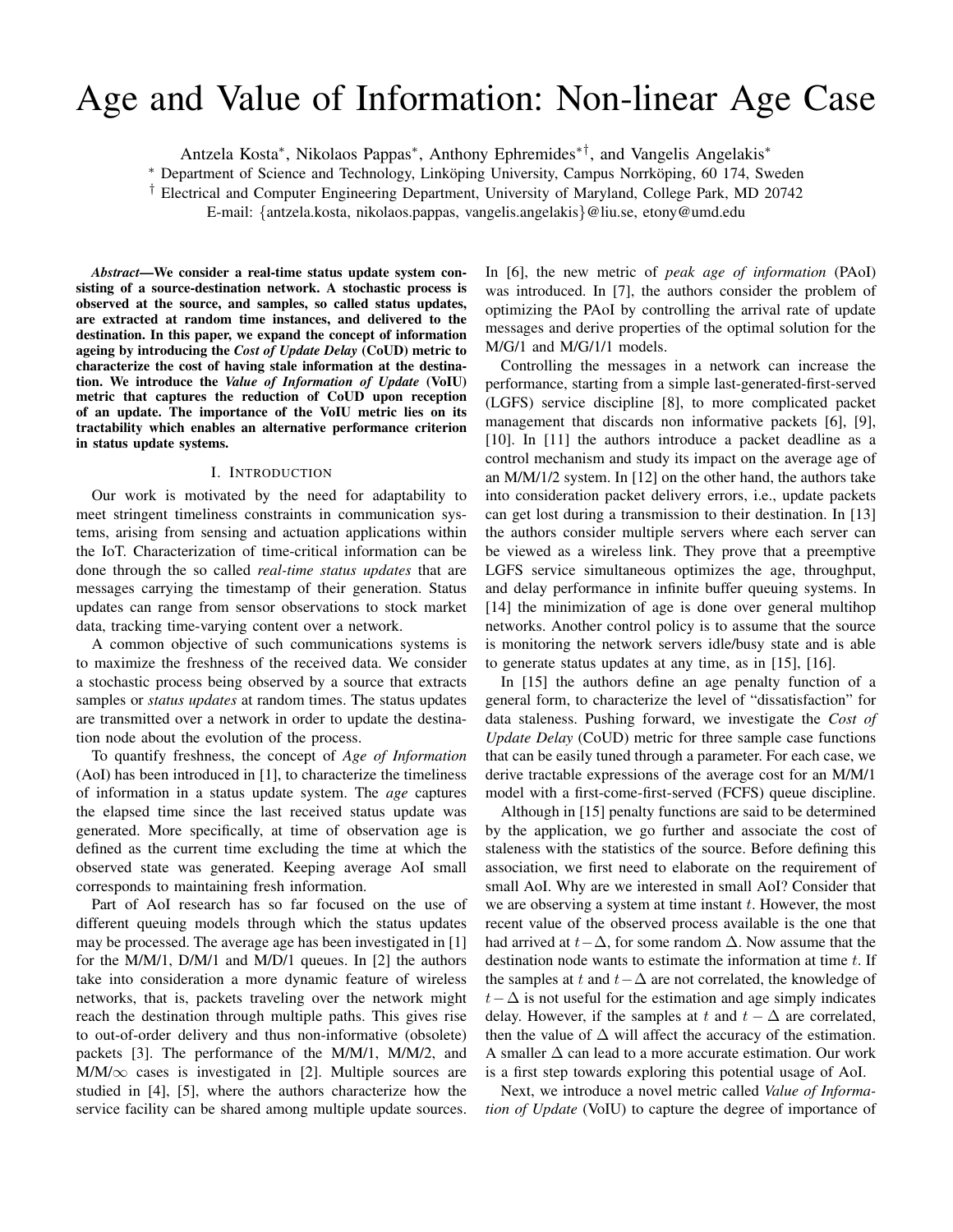the information received at the destination. A newly received update reduces the uncertainty of the destination about the current value of the observed stochastic process, and VoIU captures that reduction that is directly related to the time elapsed since the last update reception. Following this approach, we take into consideration not only the probability of a reception event, but also the impact of the event on our knowledge of the evolution of the process.

Small CoUD corresponds to timely information while VoIU represents the impact of the received information in reducing the CoUD. Therefore, in a communication system it would be highly desirable to minimize the average CoUD, and at the same time maximize the average VoIU. To this end we obtain the average VoIU for the M/M/1 queue and discuss how the optimal server utilization with respect to VoIU can be used combined with the CoUD average analysis.

### II. SYSTEM MODEL

We consider a system in which a source generates status updates in the form of packets, transmitted through a network to a remote destination. The generated packets are queued before they are transmitted over the network and are transmitted according to an FCFS queue discipline.

Upon reception of a new status update, Yates et al. [1] defined *Age of Information*  $\Delta(t) = t - u(t)$  to be the difference of the current time instant and the time stamp of the received update. In this paper we expand the notion by defining *Cost of Update Delay* (CoUD)

$$
C(t) = f_s(t - u(t))
$$
 (1)

to be a stochastic process that increases as a function of time between updates [15]. We introduce a non-negative, monotonically increasing function  $f_s(t)$ , such that  $f_s(0) = 0$ , to represent the evolution of cost of update delay according to the data characteristics of the source of the new information. This staleness metric increases with time and ensures that the information at the destination is as timely as possible based on the autocorrelation structure of the source signal.

Update i is generated at time  $t_i$  and is received by the destination at time  $t_i'$ . The cost of information absence at the destination increases as a function  $f_s(t)$  of time. Note that age as coined by Yates is a special cost case, where the cost is counted in time units, as shown in Fig. 1a. In this paper we consider that the cost can take any form of a "payment" function that can also assign to it any relevant unit.

The *i*th interarrival time  $Y_i = t_i - t_{i-1}$  is the time elapsed between the generation of update  $i$  and the previous update generation and is a random variable. Moreover,  $T_i = t'_i - t_i$  is the system time of update  $i$  corresponding to the sum of the waiting time at the queue and the service time. Note that the random variables  $Y_i$  and  $T_i$  are real system time measures and are independent of the way we choose to calculate the cost of update delay i.e., of  $f_s(t)$ .

At time  $t'_i$ , the cost  $C(t'_i)$  is reset to  $f_s(t'_i - t_i)$  and we introduce the *Value of Information of Update* (VoIU) i as

$$
V_i = \frac{f_s(t_i' - t_{i-1}) - f_s(t_i' - t_i)}{f_s(t_i' - t_{i-1})}
$$
(2)

to measure the degree of importance of the status update received at the destination. Intuitively, this metric depends on two system parameters at the time of observation: (i) the cost of update delay at the destination (ii) the time that the received update was generated. This can be easily shown to be similarly expressed as a dependence on: (i) the interarrival time of the last two packets received (ii) the current reception time.

The value of information of update is a bounded fraction that takes values in the real interval  $[0, 1]$ , with 0 representing the minimum benefit of an update and 1 the maximum.

*Lemma 1:* In a system where status updates are instantaneously available from the source to the destination, VoIU is given by:

$$
V_i = \lim_{t'_i \to t_i} \frac{f_s(t'_i - t_{i-1}) - f_s(t'_i - t_i)}{f_s(t'_i - t_{i-1})} = 1.
$$
 (3)

The interpretation of this property is that in the extreme case when the system time is insignificant and a packet reaches the destination as soon as it is generated, we assign to the VoIU metric the maximum value reflecting that the reception occurs without value loss.

Finally, to explore a wide array of potential uses of the notion of *cost*, we explore in this paper three sample cases for the  $f_s(\cdot)$  function

$$
f_s(t) = \begin{cases} \alpha t \\ e^{\alpha t} - 1 \\ \log(\alpha t + 1) \end{cases}
$$
 (4)

for  $\alpha \geq 0$ . As discussed earlier, we can not leverage CoUD if we do not assume that the samples of the observed stochastic process are correlated. Thus, we propose the adjustment of CoUD according to the autocorrelation of the process. Specifically, if the autocorrelation is small we suggest the exponential function, while if the autocorrelation is large the logarithmic function is more suitable. For intermediate values the linear case is a reasonable choice.

The autocorrelation  $R(t_1, t_2) = \mathbb{E}[x(t_1)x^*(t_2)]$  of a stochastic process is a positive definite function, that is  $\sum_{i,j} \beta_i \beta_j^* R(t_i, t_j) > 0$ , for any  $\beta_i$  and  $\beta_j$ . Tuning the parameter  $\alpha$  properly enables us to associate with accuracy the right  $f_s(\cdot)$  function to a corresponding autocorrelation. Next, we focus on VoIU and analyze it for each case of  $f_s(t)$ separately.

## *A. Value of Information of Update Analysis*

We first derive useful results for the general case without considering specific queueing models. For the first case,  $f_s(t) = \alpha t$ , expression (2) yields

$$
V_{P,i} = \frac{Y_i}{Y_i + T_i}.\tag{5}
$$

Note that for  $\alpha = 1$  the cost of update delay corresponds to the timeliness of each status update arriving and is the so called *age of information*. The cost reductions  $\{D_1, \ldots, D_n\}$ , depicted in Fig. 1a, correspond to the interarrival times  ${Y_1, \ldots, Y_n}$ , and also the limits

$$
\lim_{Y_i \to +\infty} V_{P,i} = 1,\tag{6}
$$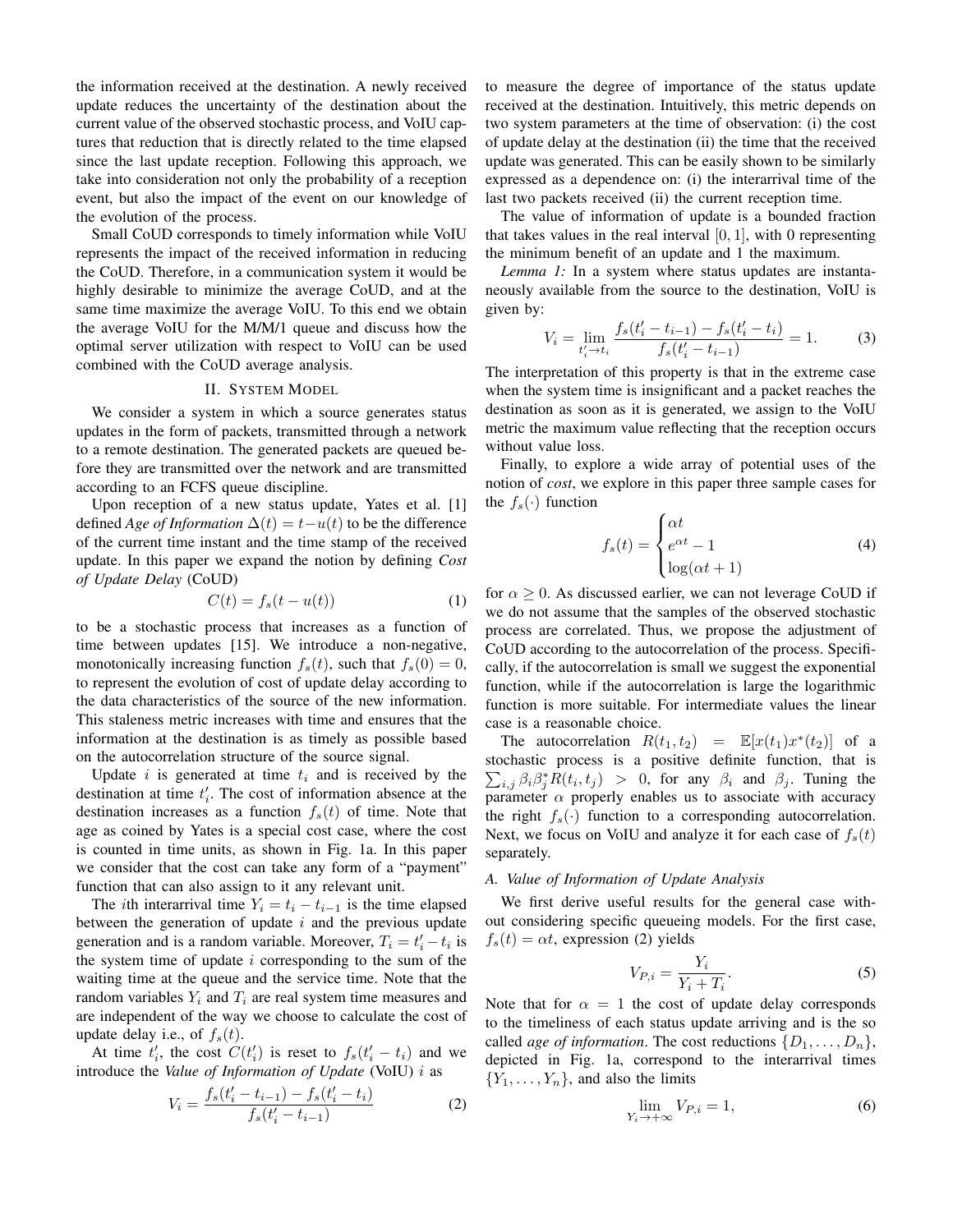

Fig. 1: Example of linear, exponential, and logarithmic CoUD evolution.

$$
\lim_{T_i \to +\infty} V_{P,i} = 0,\tag{7}
$$

agree with the definition. Next, for  $f_s(t) = e^{\alpha t} - 1$ , shown in Fig. 1b, the definition of VoIU is

$$
V_{E,i} = \frac{e^{\alpha (Y_i + T_i)} - e^{\alpha T_i}}{e^{\alpha (Y_i + T_i)} - 1},
$$
\n(8)

and the corresponding limits are  $\lim_{Y_i \to +\infty} V_{E,i} = 1$ ,  $\lim_{T_i \to +\infty} V_{E,i} = 1 - e^{-\alpha Y_i}.$ 

At last, for the case  $f_s(t) = \log(\alpha t + 1)$ , depicted in Fig. 1c, we obtain

$$
V_{L,i} = \frac{\log(\alpha(Y_i + T_i) + 1) - \log(\alpha T_i + 1)}{\log(\alpha(Y_i + T_i) + 1)},
$$
(9)

 $\lim_{Y_i \to +\infty} V_{L,i} = 1$ , and  $\lim_{T_i \to +\infty} V_{L,i} = 0$ . The previous results can be interpreted as follows. As the interarrival times of the received packets become large the value of information of the updates takes its maximum value, underlining the importance to have a new update as soon as possible. On the other hand, when the system time gets significantly large we expect that the received update is not as timely as we would prefer in order to maintain the freshness of the system, hence we assign to the VoIU metric the minimum value.

Suppose that our interval of observation is  $(0, \mathcal{T})$ . Then, the time average value of information (normalized by the duration of time interval) is given by

$$
V_{\mathcal{T}} = \frac{1}{\mathcal{T}} \sum_{i=1}^{N(\mathcal{T})} V_i.
$$
 (10)

Without loss of generality we assume that the first packet generation was at the time instant  $t_0$  and the observation begins at  $t = 0$  with an empty queue and the value  $C(0) = C_0$ . Moreover, the observation interval ends with the service completion of  $N(\mathcal{T})$  samples, with  $N(\mathcal{T}) = max\{n \mid t_n \leq \mathcal{T}\}\$  denoting the number of arrivals by time  $\mathcal{T}$ .

The time average value in (10) is an important metric taken into consideration when evaluating the performance of a network of status updates and should be calculated for each case of  $f_s(t)$  separately. The time average VoIU for the three considered cases can be rewritten as

$$
V_{\mathcal{T}} = \frac{N(\mathcal{T})}{\mathcal{T}} \frac{1}{N(\mathcal{T})} \sum_{i=1}^{N(\mathcal{T})} V_i.
$$
 (11)

Additionally, defining the effective arrival rate as

$$
\lambda = \lim_{\mathcal{T} \to \infty} \frac{N(\mathcal{T})}{\mathcal{T}}
$$
\n(12)

and noticing that  $N(\mathcal{T}) \to \infty$  as  $\mathcal{T} \to \infty$ , and that the sample average will converge to its corresponding stochastic average due to the assumed ergodicity of  $V_i$ , we conclude with the expression

$$
V = \lim_{\mathcal{T} \to \infty} V_{\mathcal{T}} = \lambda \, \mathbb{E}[V],\tag{13}
$$

where  $\mathbb{E}[\cdot]$  is the expectation operator.

# III. COST OF UPDATE DELAY COMPUTATION FOR THE M/M/1 SYSTEM

For an M/M/1 system status updates are generated according to a Poisson process with mean  $\lambda$  and thus the interarrival times  $Y_i$  are independent and identically distributed i.i.d exponential random variables with  $\mathbb{E}[Y] = 1/\lambda$ . Furthermore, the service times are i.i.d. exponentially distributed with mean  $1/\mu$  and the server utilization is  $\rho = \frac{\lambda}{\mu}$ .

Additionally, the probability density function of the system time  $T$  for the M/M/1 is [17]

$$
\mathbb{P}_T(t) = \mu(1 - \rho)e^{-\mu(1 - \rho)t}, \quad t \ge 0. \tag{14}
$$

Note that the variables  $Y$  and  $T$  are dependent and this complicates the calculations of the average cost of update delay in the general case. The time average CoUD of (1) in this scenario can be calculated as the sum of the disjoint  $Q_1$ ,  $Q_i$  for  $i \geq 2$ , and the area of width  $T_n$  over the time interval  $(t_n, t'_n)$ . This decomposition yields

$$
C_{\mathcal{T}} = \frac{Q_1 + T_n^2/2 + \sum_{i=2}^{N(\mathcal{T})} Q_i}{\mathcal{T}}.
$$
 (15)

Below we derive the average CoUD for the three cases of the  $f_s(t)$  function that we have considered and find the optimum server policy for each one of them.

For  $f_s(t) = \alpha t$ , the area  $Q_i$  for  $i \geq 2$  is a trapezoid equal to the difference of two triangles, hence

$$
Q_{P,i} = \frac{1}{2}\alpha (T_i + Y_i)^2 - \frac{1}{2}\alpha T_i^2 = \alpha \left[ Y_i T_i + \frac{Y_i^2}{2} \right].
$$
 (16)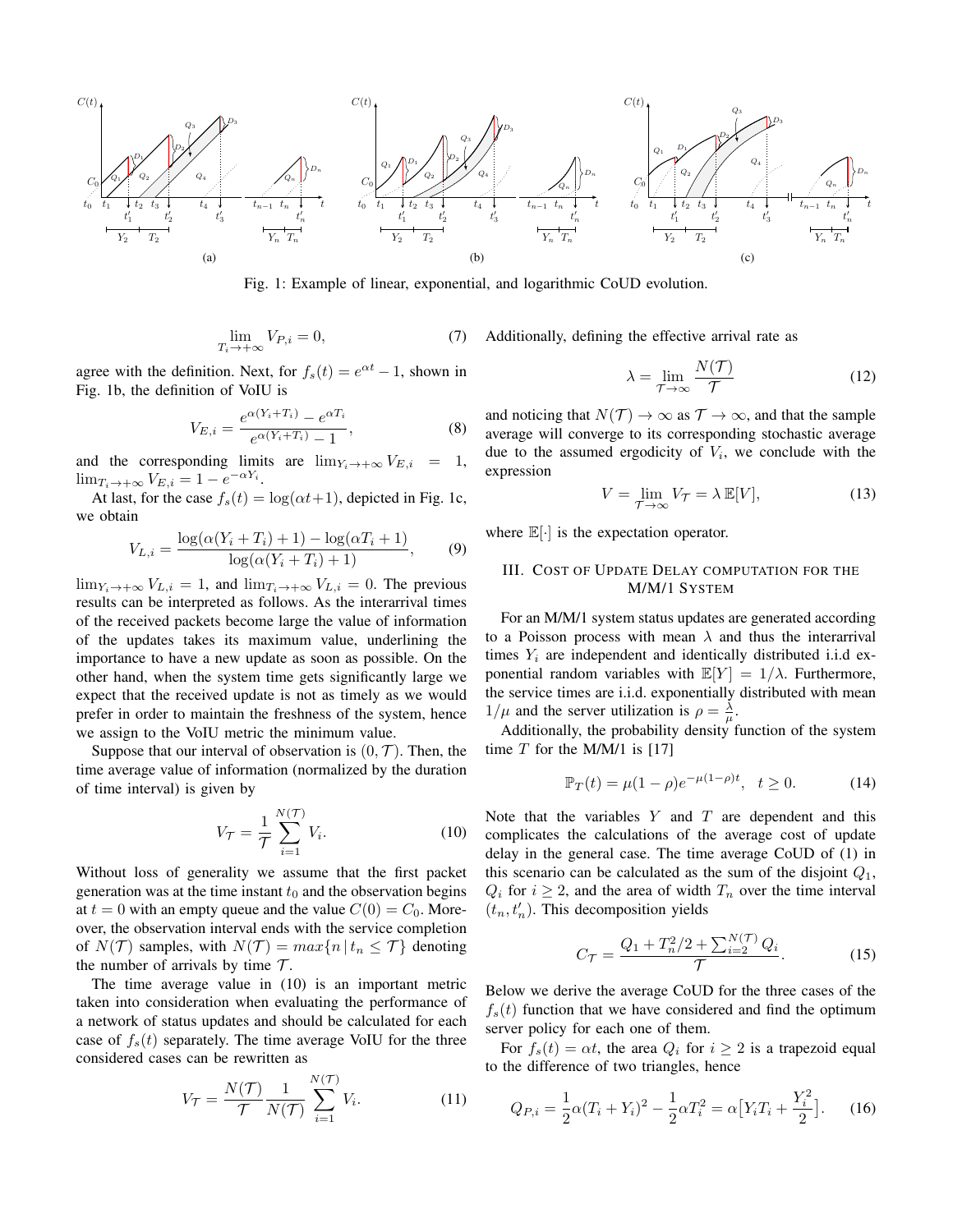Next, for  $f_s(t) = e^{\alpha t} - 1$ , the area  $Q_i$  yields

$$
Q_{E,i} = \int_{t_{i-1}}^{t_i'} (e^{\alpha(t - t_{i-1})} - 1) dt - \int_{t_i}^{t_i'} (e^{\alpha(t - t_i)} - 1) dt =
$$
  
= 
$$
\frac{1}{\alpha} [e^{\alpha(Y_i + T_i)} - e^{\alpha T_i}] - Y_i.
$$
 (17)

And lastly, for  $f_s(t) = \log(\alpha t + 1)$  we obtain

$$
Q_{L,i} = \int_{t_{i-1}}^{t_i'} \log((\alpha(t - t_{i-1}) + 1) dt - \int_{t_i}^{t_i'} \log(\alpha(t - t_i) + 1) dt
$$
  
=  $\frac{1}{\alpha} [(\alpha(Y_i + T_i) + 1) \log(\alpha(Y_i + T_i) + 1) - (\alpha T_i + 1) \log(\alpha T_i + 1)] - Y_i.$  (18)

The time average CoUD for the three cases can be rewritten as

$$
C_{\mathcal{T}} = \frac{\tilde{Q}}{\mathcal{T}} + \frac{N(\mathcal{T}) - 1}{\mathcal{T}} \frac{1}{N(\mathcal{T}) - 1} \sum_{i=2}^{N(\mathcal{T})} Q_i \qquad (19)
$$

where,  $\tilde{Q} = Q_1 + T_n^2/2$  is a term that will vanish as  $\mathcal{T} \to \infty$ . Then, similarly to the VoIU analysis, we conclude with the expression

$$
C = \lim_{\mathcal{T} \to \infty} C_{\mathcal{T}} = \lambda \, \mathbb{E}[Q]. \tag{20}
$$

For the linear case, using the result of [1], we obtain

$$
C_P = \alpha \frac{1}{\mu} \left( 1 + \frac{1}{\rho} + \frac{\rho^2}{1 - \rho} \right). \tag{21}
$$

Next, for the exponential case we compute the terms

$$
\mathbb{E}\left[e^{\alpha T}\right] = \begin{cases} \frac{-\mu(1-\rho)}{\alpha - \mu(1-\rho)} & , \text{if } \alpha - (\mu - \lambda) < 0\\ +\infty & , \text{otherwise}, \end{cases}
$$
(22)

$$
\mathbb{E}\left[e^{\alpha(Y+T)}\right] = \begin{cases} \frac{\mu(1-\rho)\lambda}{[\alpha-\mu(1-\rho)](\alpha-\lambda)} & , \text{if } \alpha-\lambda < 0\\ +\infty & , \text{otherwise.} \end{cases}
$$
 (23)

After applying all the relevant expressions to (20), we find the average CoUD to be

$$
C_E = \frac{1}{\alpha} \lambda \left( \frac{\mu (1 - \rho)}{\alpha - \mu (1 - \rho)} \left( \frac{\lambda}{\alpha - \lambda} + 1 \right) \right) - 1. \tag{24}
$$

Finally, for the logarithmic case we compute some terms of equation (18) and others are evaluated numerically. We omit the details due to space limit.

# IV. VALUE OF INFORMATION UPDATE COMPUTATION FOR THE M/M/1 SYSTEM

Following the same procedure as in the CoUD metric we compute the average VoIU given by (13), for the M/M/1 queue with a first-come-first-served discipline. For the  $f_s(t) = \alpha t$ case, the expected value  $\mathbb{E}[V]$  conditioned on the interarrival time  $Y = y$  can be obtained as

$$
\mathbb{E}\left[\frac{Y}{Y+T}\middle/Y=y\right] = -y\mu(1-\rho)e^{y\mu(1-\rho)}
$$
  
×  $Ei(-\mu(1-\rho)y)$ , for  $(\mu - \lambda) > 0$ , (25)

where  $E_i$  denotes the exponential integral [18]. Furthermore, using the iterated expectation and the probability density function of  $Y$ , (25) implies

$$
\mathbb{E}\left[V_P\right] = \frac{(1-\rho)}{2\rho} \,{}_2F_1\left(1,2;3;2-\frac{1}{\rho}\right),\tag{26}
$$

where the integral is calculated with the help of [19, 6.228] and  ${}_2F_1$  is the hypergeometric function [18].

Next, for the cases  $f_s(t) = e^{\alpha t} - 1$  and  $f_s(t) = \log(\alpha t +$ 1), we compute numerically the expected values  $\mathbb{E}[V_E]$  and  $\mathbb{E}[V_L].$ 

### V. NUMERICAL RESULTS

In this section, we evaluate the performance in terms of the CoUD and VoIU metrics, as calculated in the previous sections. We consider an M/M/1 system model with service rate  $\mu = 1$ , therefore the server utilization  $\rho$  is equal to the arrival rate  $\lambda$ .

In Figure 2a, we illustrate the variation of the average CoUD and VoIU with the server utilization  $\rho$ , for the linear case. Recall that for  $f_s(t) = \alpha t$  the VoIU is independent of the parameter  $\alpha$ , therefore for multiple CoUD curves corresponds only one VoIU curve. This indicates that as far as the cost per time unit is linearly increased, higher cost leads to higher average CoUD, but the same average VoIU. This is due to the fact that we assign to each unit of time the same cost. Increasing  $\alpha$  results in a proportional increase of the average CoUD, however the optimal server policy is the same for every function. Moreover, the optimal policy with respect to VoIU is different than the one for CoUD with the former being greater. Thus, it is more appropriate to increase rather than decrease  $\rho$  in case the optimal utilization can not be achieved.

In Figure 2b, the average CoUD is depicted as a function of the server utilization for the linear, exponential, and logarithmic functions with parameter  $\alpha = 0.1$ . All three functions have similar behaviour, with the minimum CoUD achieved when  $\rho \approx 0.5$ . Over all values of  $\rho$ , the exponential  $f_s$ has the greatest CoUD, followed by the linear  $f_s$  and then the logarithmic  $f_s$ , that is,  $C_E > C_P > C_L$ . However, as  $\rho$  deviates from the optimum, we see that the exponential function becomes sharper than the linear function, and the logarithmic function becomes smoother. For smaller utilizations where status updates are not frequent enough and for higher utilization where packets spend more time in the system due to backlogs, CoUD is increased. For this increase each function sets its own cost per time unit resulting in more intense growth for the exponential average CoUD and less intense growth for the logarithmic CoUD.

Figure 2c presents the numerical evaluation of the quantities  $\lambda \mathbb{E}[\overline{V}_P], \lambda \mathbb{E}[V_E],$  and  $\lambda \mathbb{E}[V_L]$  for three values of the parameter  $\alpha$ , 0.1, 0.5, and 1. As we shift from  $f_s(t) = \log(t+1)$ to  $f_s(t) = e^{0.1t} - 1$  VoIU becomes greater over all  $\rho$  and all functions follow a similar behaviour. For all cases, the maximum VoIU is achieved when  $\rho \approx 0.6$ . Note that VoIU is directly related to CoUD. On the analysis of the average CoUD and VoIU, taking the linear function as a point of reference,